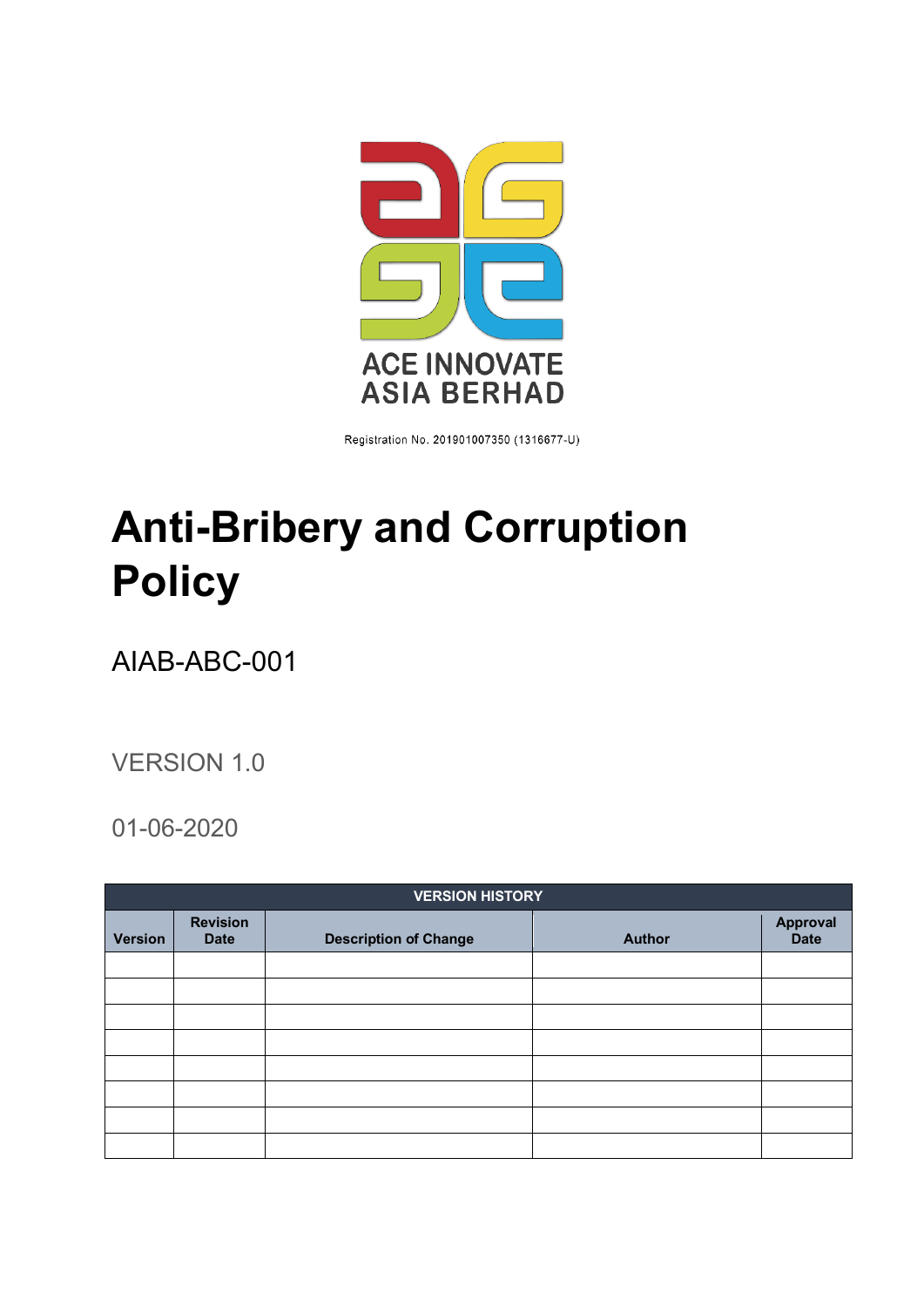# **Table of Contents**

| 1. | <b>Introduction</b>                                                         | 1              |
|----|-----------------------------------------------------------------------------|----------------|
| 2. | <b>Purpose</b>                                                              | 1              |
| 3. | <b>Scope and Application</b>                                                | 1              |
| 4. | <b>Definitions</b>                                                          | $\overline{2}$ |
| 5. | <b>Our Principles</b>                                                       | 3              |
| 6. | <b>Corruption, Gifts, Benefits and Entertainment</b>                        | 3              |
| 7. | <b>Facilitation Payment and Kickbacks</b>                                   | 4              |
| 8. | <b>Associated Third Parties and Procurement Process</b>                     | 4              |
| 9. | <b>Political Donations and contribution</b>                                 | 4              |
|    | 10. Sponsorships, Donations, and Contribution to Charity or Social Projects | 5              |
|    | 11. Responsibilities                                                        | 5              |
|    | 12. Record Keeping                                                          | 5              |
|    | 13. Confidentiality and Protection                                          | 6              |
|    | 14. Communication and Training                                              | 6              |
|    | 15. Monitoring and Review                                                   | 6              |
|    | 16. Red Flags                                                               | 6              |
|    |                                                                             |                |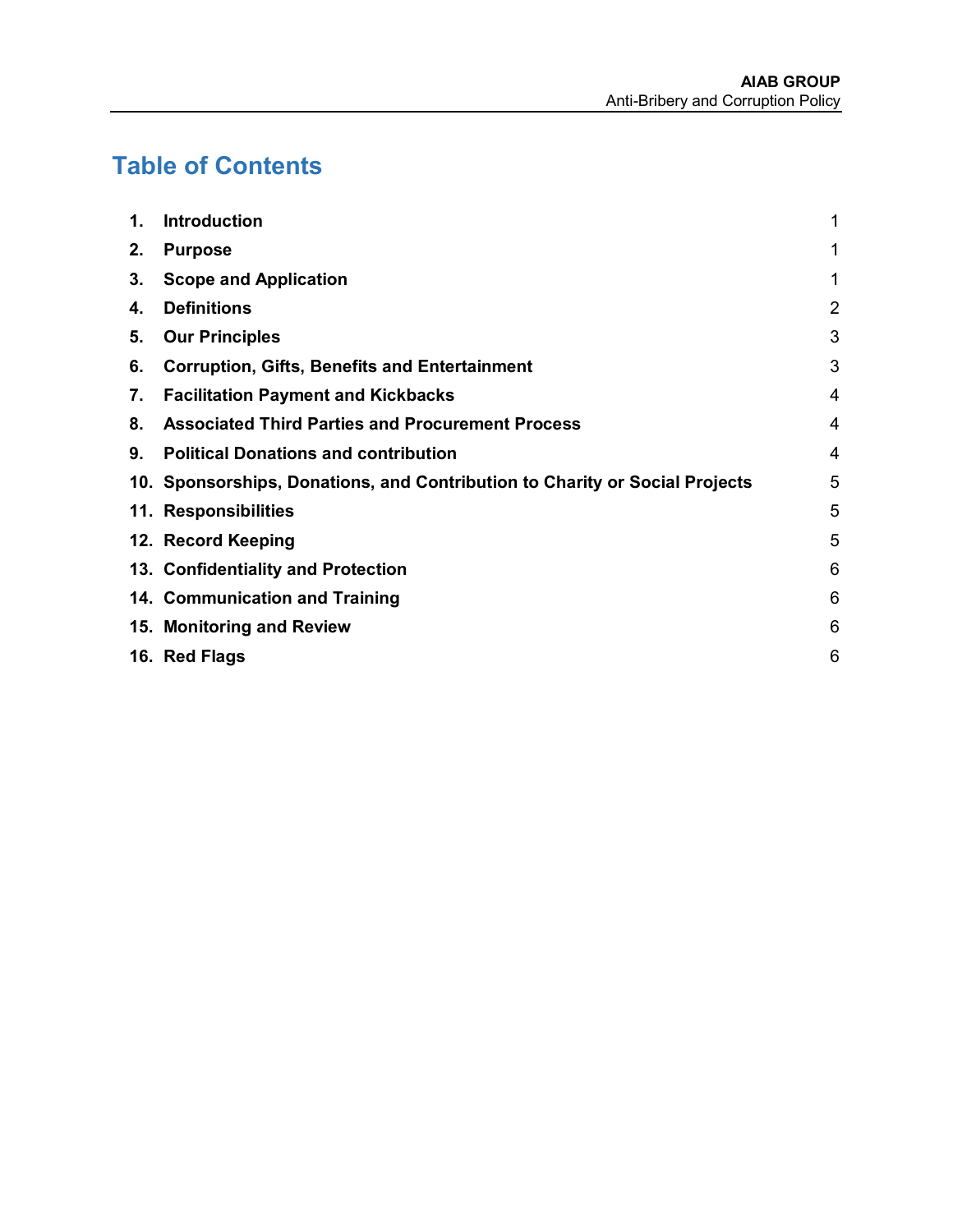#### <span id="page-2-0"></span>**1. Introduction**

The Board of Directors (the "Board") of ACE Innovate Asia Berhad. ("AIAB" or the "Company") and its subsidiaries (collectively referred to as the "AIAB Group") has established and adopted this Anti-Bribery and Corruption Policy ("AB & C Policy"). The AIAB Group is committed to conducting its business ethically, as well as complying with all applicable laws, which include compliance with the Malaysian Anti-Corruption Commission Act 2009 and the Malaysian Anti-Corruption Commission (Amendment) Act 2018 and any of its amendments or re-enactments that may be made by the relevant authority from time to time.

This AB & C Policy provides principles, guidelines and requirements on how to deal with bribery and corrupt practices that may arise in the course of daily business and operation activities within the AIAB Group.

<span id="page-2-1"></span>Unless otherwise stated, any references to "we", "us" and "our" in this AB & C Policy are to the AIAB Group taken as a whole.

#### **2. Purpose**

The purpose of this AB & C Policy is to:

- 2.1 set out our responsibilities to comply with laws against bribery and corruption; and
- 2.2 provide information and guidance to those working for the AIAB Group on how to recognize and deal with corruption and bribery issues.

<span id="page-2-2"></span>We will undertake a bribery and corruption risk assessment across our business when appropriate to understand the bribery and corruption risks it faces and ensure that it has adequate procedures in place to address those risks.

#### **3. Scope and Application**

This AB & C Policy applies to all individuals working for the AIAB Group and all companies within the AIAB Group at all levels and grades.

This includes employees, director, Senior managers, managers and all individual working at all levels and grades (collectively the "Employees") and the Board (whether full time, part-time, contract or temporary) and any third parties associated with us.

In this AB & C Policy, the associated third parties shall refer to any individual or organisation that an associate may come into contact during the course of his/her engagement with the AIAB Group, which may include but not limited to suppliers, contractors, agents, consultants, outsourced personnel, distributors, advisers, government and public bodies including their advisors, representatives and officials (hereafter together defined as "Associated Third Parties").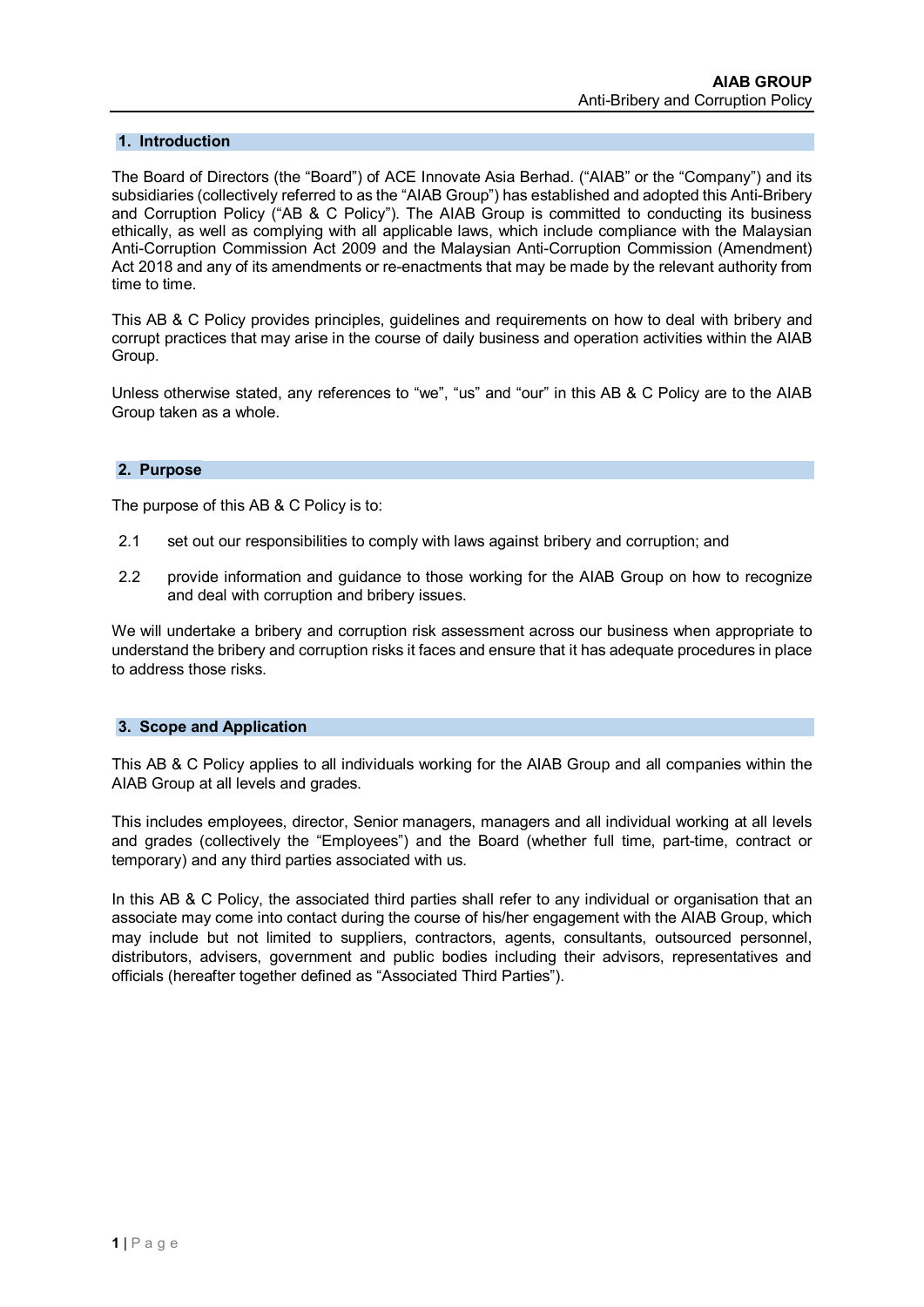#### <span id="page-3-0"></span>**4. Definitions**

For the purpose of this AB & C Policy, the terms listed below represent its respective definitions and shall exclude food and drinks, flowers and contribution/sponsorship for the AIAB Group's official events:

| "Benefits"              | Any form of advantages or profits gained by the Board, the Employees,<br>and the Associated Third Parties.                                                                                                                                                                                                                                                                                                           |
|-------------------------|----------------------------------------------------------------------------------------------------------------------------------------------------------------------------------------------------------------------------------------------------------------------------------------------------------------------------------------------------------------------------------------------------------------------|
| "Bribery"               | Offering, promising, giving, accepting or soliciting of an undue<br>advantage of any value (which could be financial or non-financial),<br>directly or indirectly in violation of applicable law, as an inducement or<br>reward for a person acting or refraining from acting in relation to that<br>person's duties, action or decision.                                                                            |
| "Corruption"            | The provision or receipt of monetary or non-monetary bribe or reward<br>of high value for performing in relation to the Board, the Employees' and<br>the Associated Third Parties' duties. This includes misuse of a public<br>office or power for private gain or the misuse of private power in relation<br>to business outside the realm of government.                                                           |
| "Entertainment"         | The provision of recreation; or<br>a)                                                                                                                                                                                                                                                                                                                                                                                |
|                         | b) The provision of accommodation or travel in connection with or for<br>the purpose of facilitating entertainment of the kind mentioned in<br>item (a) above, with or without consideration paid whether in cash<br>or in kind, in promoting or in connection with a trade or business<br>activities and/or transactions                                                                                            |
| "Facilitation Payments" | Small sums or bribe, unofficial payment made to secure or expedite the<br>performance of a routine action by the Board, the Employees, and the<br><b>Associated Third Parties.</b>                                                                                                                                                                                                                                   |
| "Kickbacks"             | Any forms of payment intended as compensation for favourable<br>treatment or other improper services. This includes the return of a sum<br>already paid or due as a reward for awarding of furthering business.                                                                                                                                                                                                      |
| "Gifts" or "Present "   | Any form of monetary and/or non-monetary such as goods, services,<br>cash or cash equivalents, fees, rewards, facilities, or benefits given to<br>or received by an the Board, the Employees, and the Associated Third<br>Parties, his or her spouses or any other person on his or her behalf,<br>without any or insufficient consideration known to the Board, the<br>Employees, and the Associated Third Parties. |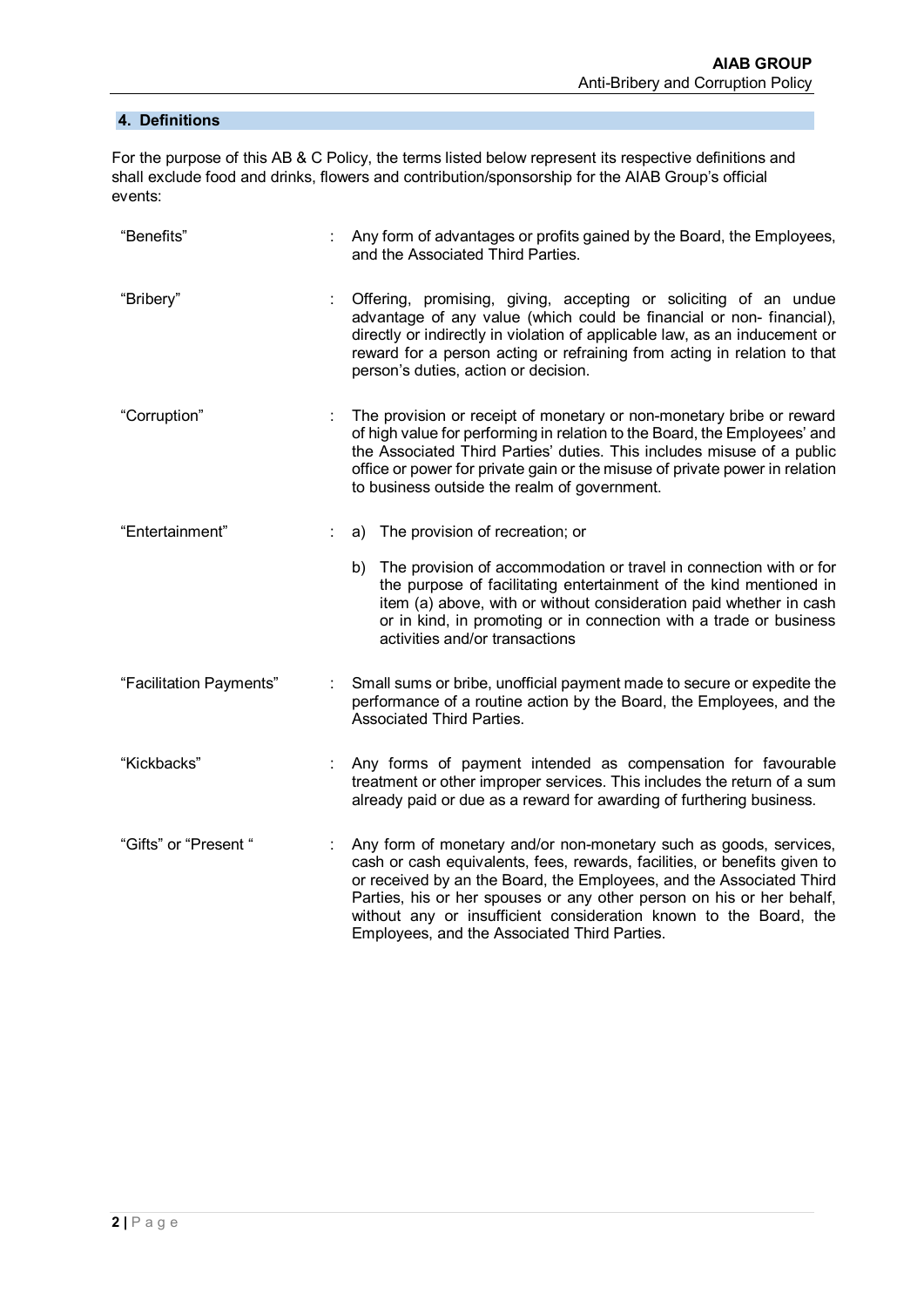#### <span id="page-4-0"></span>**5. Our Principles**

- 5.1 We take a zero-tolerance approach to corruption and bribery.
- 5.2 We conduct all of our business in an honest and ethical manner. We are committed to acting professionally, fairly and with integrity in all our relationships and business dealings in accordance with our Code of Business Conduct and Ethics Policy, and to implement and enforce effective system to counter bribery.
- 5.3 We will uphold all laws relevant to countering corruption and bribery. We remain bound by the laws of Malaysia, including the Malaysian Anti-Corruption Commission Act 2009 and the Malaysian Anti-Corruption Commission (Amendment) Act 2018 and any of its amendments or re-enactments that may be made by the relevant authority from time to time in respect of our conduct both at home and abroad.
- 5.4 To address these risks, we have taken the following steps:
	- a) Implement this AB & C Policy;
	- b) Perform regular(at least once per year) corruption risk assessment on our operations and review findings(to be review by Internal Auditor and/or Board);
	- c) Take steps to implement training programmes for all individuals operating in areas of the organization that are identified as high risk; and
	- d) Regular review and update to this AB & C Policy.

#### <span id="page-4-1"></span>**6. Corruption, Gifts, Benefits and Entertainment**

- 6.1 All persons who are subject to this AB & C Policy shall NOT:
	- a) offer, give, or promise to give a bribe or anything which may be viewed as a bribe to secure or award an improper business advantage;
	- b) offer, give, or promise to give a bribe or anything which may be viewed as a bribe to a government official, agent or representative to facilitate, expedite, or reward any action or procedure;
	- c) request or receive a bribe or anything which may be viewed as a bribe from a third party knowing or suspecting it is offered with the expectation that it will obtain a business advantage for them; or
	- d) engage in any activity that might lead to a breach of this AB & C Policy.
- 6.2 All persons who are subject to this AB & C Policy are forbidden from accepting or receiving Gifts, Benefits and/or Entertainment from a third party or stakeholder of the AIAB Group that might create a sense of obligation and compromise their professional judgement or create appearance of doing so.
- 6.3 All persons who are subject to this AB & C Policy shall not accept or receive any Gift, Benefits and/or Entertainment from a third party or stakeholder of the AIAB Group except if it is made from gestures that are construed to be legitimate contribution and provided that the Gifts, Benefits and/or Entertainment are presented in good faith and below a monetary value of equivalent to RM200, which may be directly or indirectly offered as a result of or in anticipation of the Board's, employee's and Associated Third Party's position or performance of duties with the AIAB Group or for cultivating good business relationship.
- 6.4 All persons who are subject to this AB & C Policy shall exercise proper care and judgement in respect of giving or receiving any Gifts, Benefits and/or Entertainment on a case-to-case basis.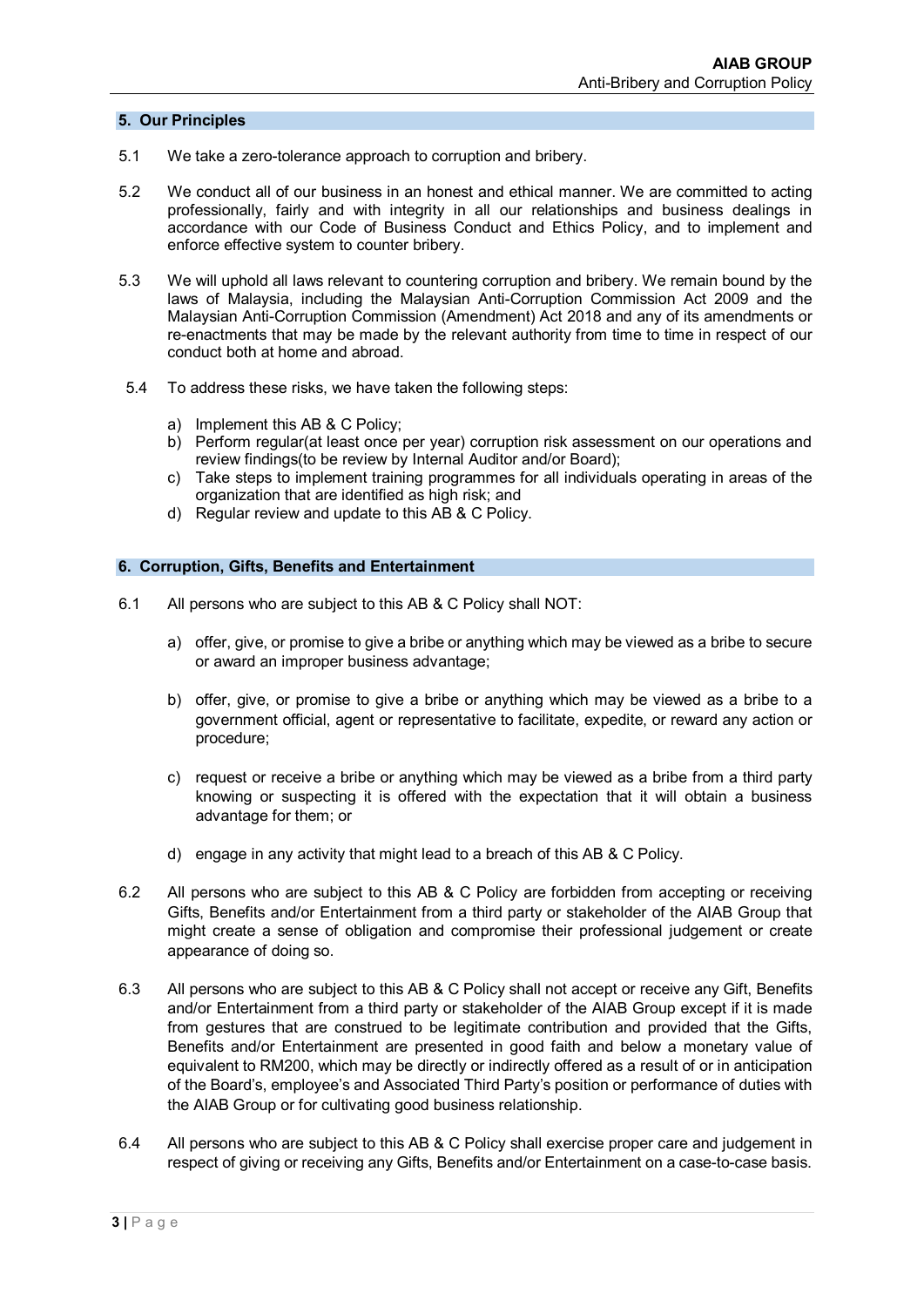- 6.5 All persons who are subject to this AB & C Policy shall take into consideration the impact of their actions with regards to how their actions are perceived (i.e. Influencing their decision) and its impact towards the business operations of the AIAB Group prior to giving or accepting any Gifts, Benefits and/or Entertainment.
- 6.6 We encourage the use of good judgement when giving or accepting the Gifts, Benefits and Entertainment. All the Benefits including Gifts and Entertainment must be:
	- a) reasonable in value;
	- b) infrequent in nature;
	- c) transparent and open;
	- d) not given to influence or obtain an unfair advantage; and
	- e) respectful and customary

#### <span id="page-5-0"></span>**7. Facilitation Payment and Kickbacks**

- 7.1 We do not make, and will not accept Facilitation Payments or Kickbacks of any kind. All associates must avoid any activity that might lead to Facilitation Payments or Kickbacks being made or accepted.
- <span id="page-5-1"></span>7.2 Any individual with any suspicious, concerns or queries regarding a payment made on our behalf or improper business practices, he or she should raise these by reporting to the AIAB Group via the channel as outlined in our Whistleblowing Policy.

#### **8. Associated Third Parties and Procurement Process**

- 8.1 We had processes and adheres to the system of internal controls on supplier selection. Supplier selection should never be based on receipt of the Gifts, Benefits or Entertainment.
- 8.2 Bidding process is open to all qualified bidders and no parties have the unfair advantage of separate, prior, close-door negotiations for a contract.
- 8.3 Selection of supplier shall subject to clear adherence to this AB & C Policy and compliance with the AIAB Group Code of Business Conduct and Ethics.
- <span id="page-5-2"></span>8.4 Appropriate assessment shall be conducted to individuals or third parties to ensure the business and background of the potential business partners are free from bribery elements or conflict of interest prior to procurement process.

#### **9. Political Donations and contribution**

9.1 We do not make charitable donations or contributions to political parties. Whilst our Employees and the Associated Third Parties acting in their personal capacity as citizens are not restricted to make any personal political donations, the AIAB Group will not make any reimbursement for these personal political contributions back to its Employees or the Associated Third Parties.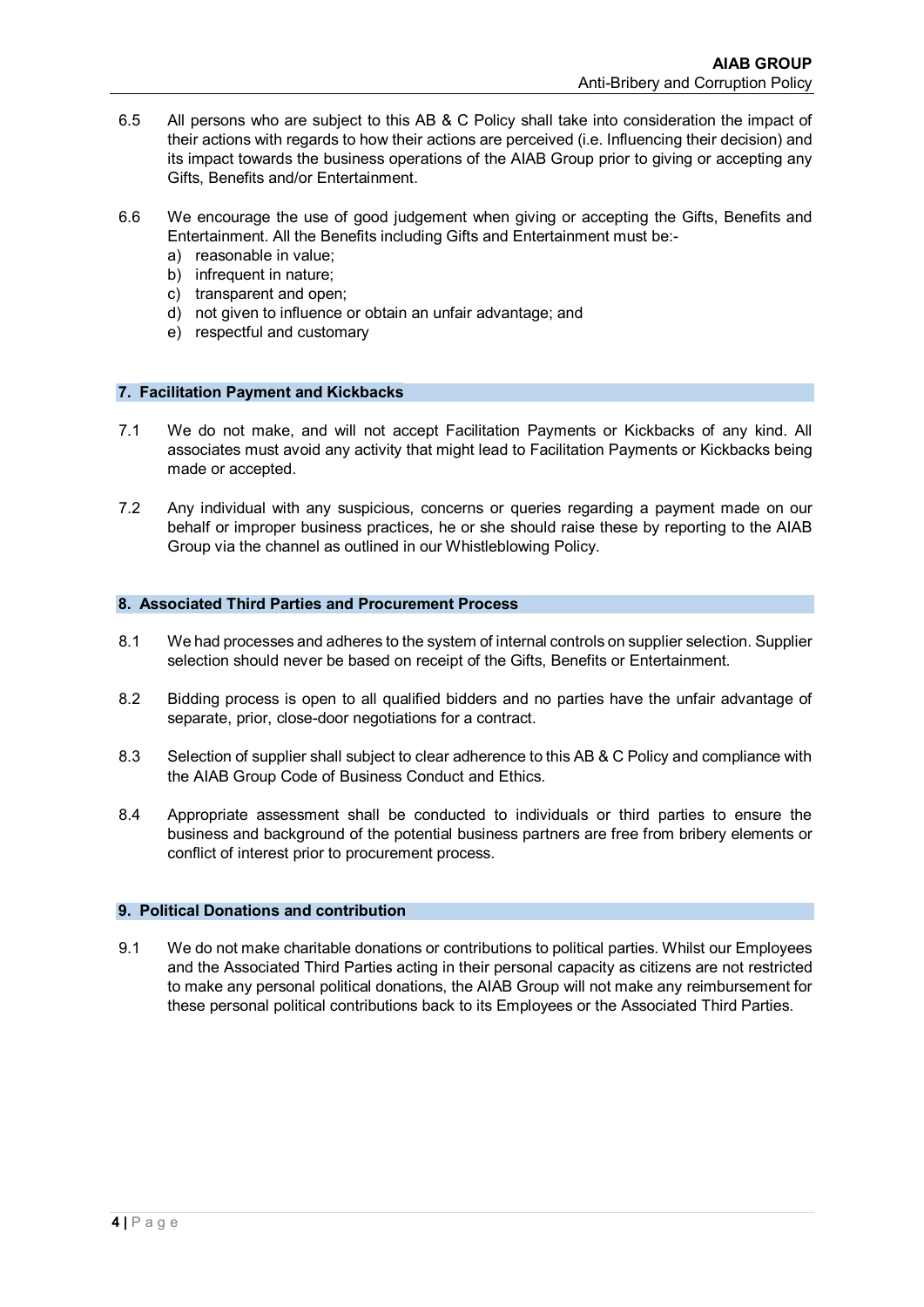#### <span id="page-6-0"></span>**10. Sponsorships, Donations, and Contribution to Charity or Social Projects**

- 10.1 Contributions or donations made by the AIAB Group to community projects or charities need to be made in good faith and in compliance with the Code of Business Conduct and Ethics, this AB & C Policy and all relevant AIAB Group's policies and procedures.
- 10.2 The AIAB Group's property, facilities, services or employee time cannot be used for or contributed to any political party or candidate for public office without approval by the CEO/Executive Director.
- <span id="page-6-1"></span>10.3 No donation shall be made which may or may be perceived to breach applicable law or any other sections of this AB & C Policy.

#### **11. Responsibilities**

- 11.1 The Board has oversight of this AB & C Policy. The CEO/ED/CFO/HOD are responsible for ensuring the compliance with this AB & C Policy. Every manager and employee are required to be familiar with and comply with this AB & C Policy.
- 11.2 We have a zero-tolerance approach to corruption and bribery. Any violation of this AB & C Policy must be treated as serious matter and will result in disciplinary action, including dismissal and termination in accordance with local law.
- 11.3 Any individual and employee with any suspicious, concerns or believes regarding a violation with this AB & C Policy has occurred or may occur in future, should raise up, notify and shall make report to the AIAB Group via the channel outlined in our Whistleblowing Policy.
- 11.4 An employee will be accountable individually whether he or she pays any bribes himself or herself or whether he or she authorizes, assists or conspires with someone else to violate this AB & C Policy and/or an anti-corruption or anti-bribery. Punishment for violating the law are against him/her as an individual and may include imprisonment, probation, mandated community service and monetary fines and others which will not be paid by the AIAB Group.
- <span id="page-6-2"></span>11.5 Further indications that may indicate corruption and bribery ("red flags") are set out in Section 16 of this AB & C Policy below.

#### **12. Record Keeping**

- 12.1 We must keep all financial records and have appropriate internal controls in place, which will evidence, substantiate and justify that business reason for making payments to, and receiving payments from, third parties.
- 12.2 We must ensure all expenses claims relating to gifts or entertainment made to third parties are submitted in accordance with the AIAB Group's reimbursement procedures and/or applicable policy and specifically record the reason for such expenditure. All the parties shall further ensure that all expense claims shall comply with the terms and conditions of this AB & C Policy.
- 12.3 All documents, accounts and records relating to dealings with third parties, such as customers, suppliers and business contracts, should be prepared and maintained with strict accuracy and completeness. No accounts should be kept "off-book" to facilitate or conceal improper payments.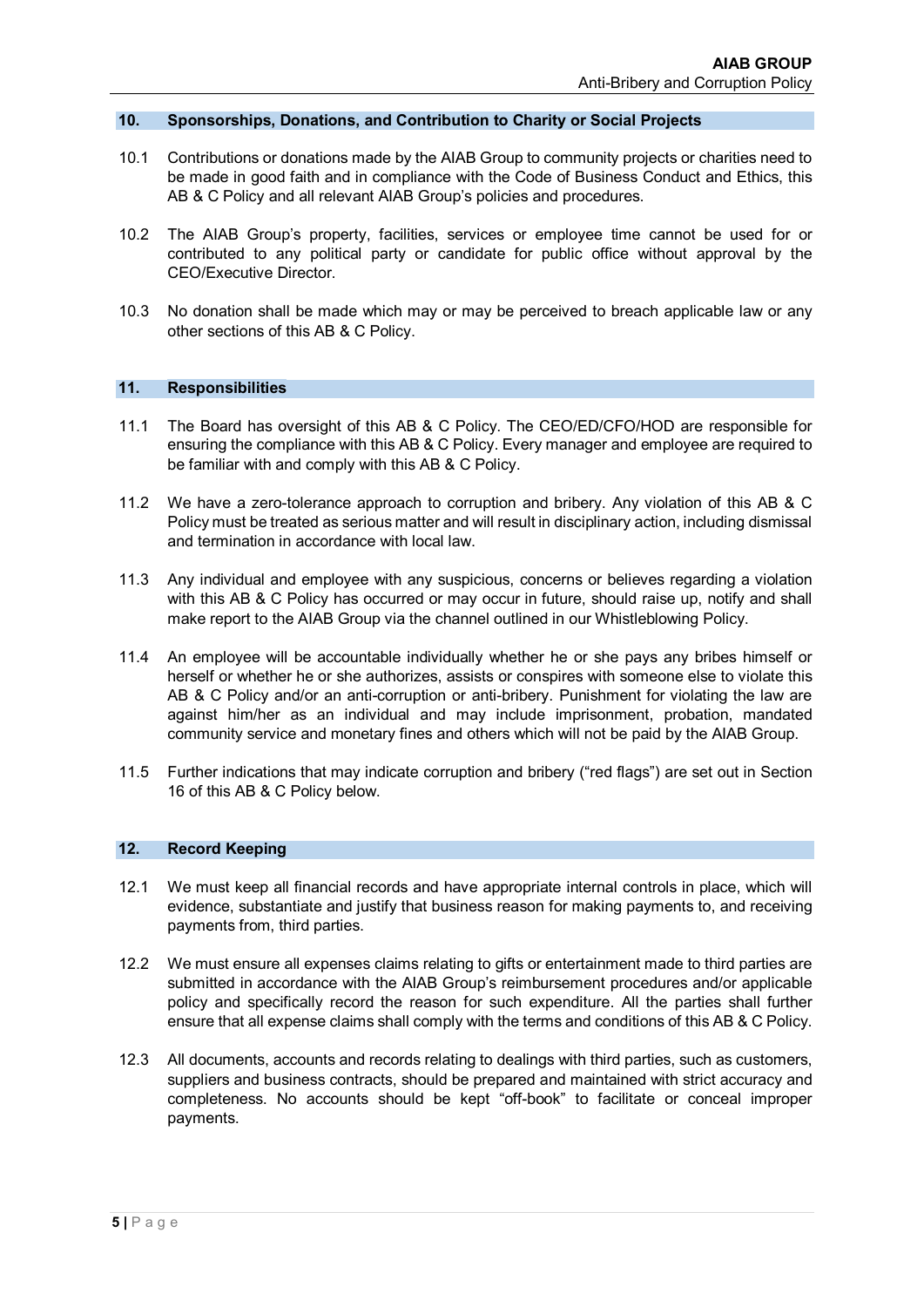#### <span id="page-7-0"></span>**13. Confidentiality and Protection**

- 13.1 Individuals who refuse to accept or offer a bribe, or those who raise concerns or report another's wrongdoing, are sometimes worried about possible repercussions. We encourage openness and will support anyone who raises genuine concerns in good faith under this AB & C Policy, even if they turn out to be mistaken.
- <span id="page-7-1"></span>13.2 We are committed to ensuring that no one suffers any detrimental treatment as a result of refusing to take part in corruption, or because of reporting concerns under this AB & C Policy in good faith. Detrimental treatment includes dismissal, disciplinary action, threats or other unfavourable treatment connected with raising a concern.

#### **14. Communication and Training**

- 14.1 The AIAB Group will be on a continuing basis to provide specific and regular training on this AB & C Policy, and on anti-corruption and bribery laws and on how to implement and comply with this AB & C Policy, for all new and existing Employees.
- <span id="page-7-2"></span>14.2 Our zero-tolerance approach to corruption and bribery must be communicated to all the Associated Third Parties at the outset of our business relationship with them and as appropriate thereafter. Wherever possible, all the Associated Third Parties should be sent a copy of this AB & C Policy at the outset of the business relationship or shall always refer to this AB & C Policy published on the AIAB Group's website.

#### **15. Monitoring and Review**

- 15.1 All the Employees and the Associated Third Parties are responsible for the success of this AB & C Policy and shall ensure adherence to this AB & C Policy and use it to disclose any suspected danger or wrongdoing.
- 15.2 Internal control systems and procedures will be subject to regular audits to provide assurance that they are effective in countering corruption and bribery.
- <span id="page-7-3"></span>15.3 This AB & C Policy does not form part of the associates' contract of employment and it may be amended at any time by the AIAB Group even though all the Employees and the Associated Third Parties are welcome to comment on this AB & C Policy and suggest ways in which it might be improved.

#### **16. Red Flags**

The following is a non-exhaustive list of possible red flags (for illustrative purposes only) that may arise for an individual while working for the AIAB Group and which may raise concerns under various anticorruption and anti-bribery laws.

If the Board, employee and the Associated Third Party come across any of these red flags or believe it may occur potentially while working for the AIAB Group, he/she must lodge a report promptly in accordance with the procedures as set out in our Whistleblowing Policy.

(a) Become aware that a third party engages in, or has been accused of engaging in improper business practices, improper conduct or has a reputation for paying bribes or requiring bribes;